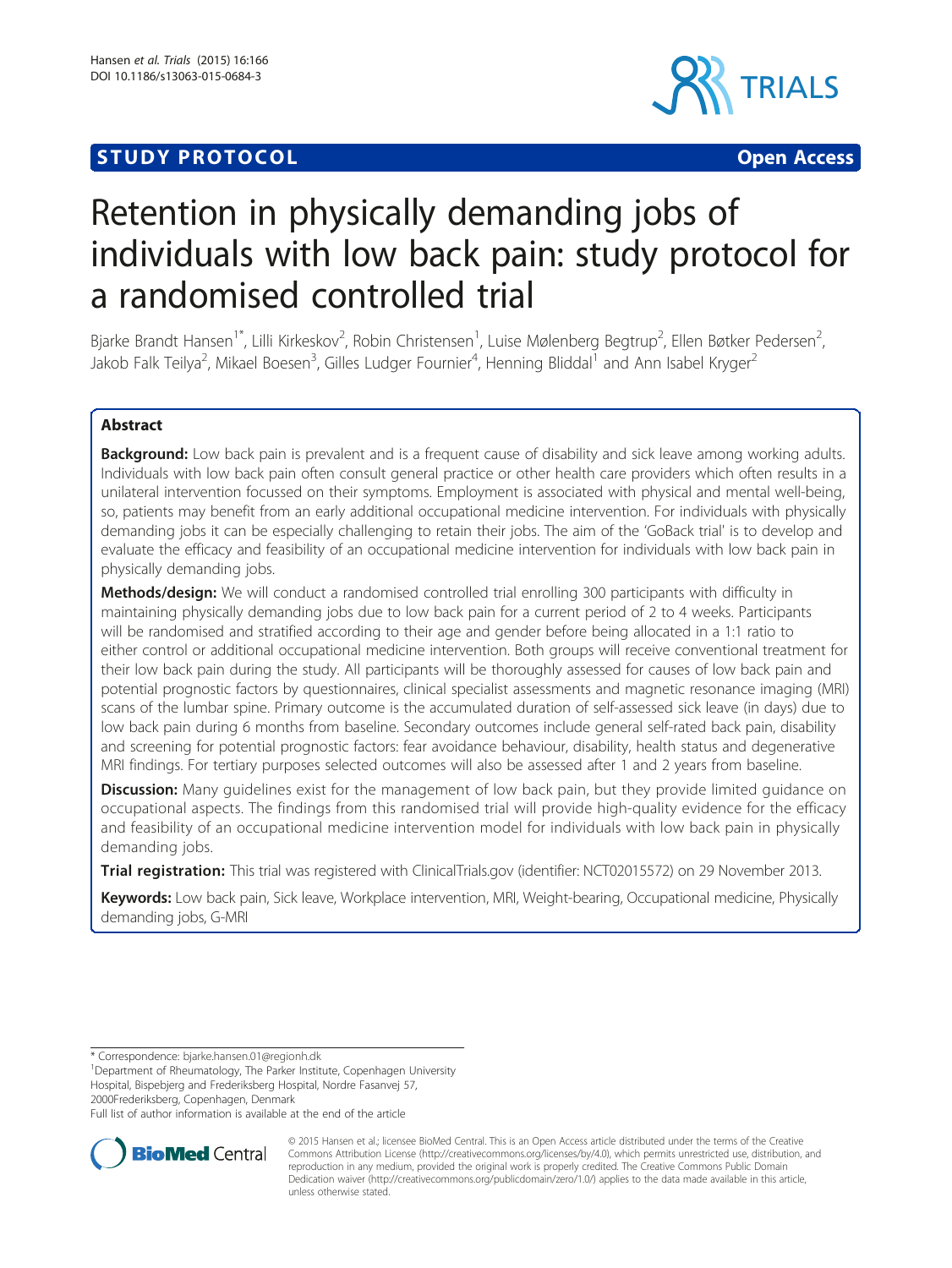## Background

Low back pain (LBP) is a recognised public health problem, and the lifetime prevalence may be up to 80% in industrialised countries [\[1](#page-8-0)]. LBP is a common reason for doctor visits and is a significant cause of sick leave and disability pension with huge personal and socioeconomic consequences [[2\]](#page-8-0). Despite increased attempts of prevention, the incidence curves of LBP have still not been altered. The explanation is supposed to be that LBP and the resulting function deterioration are a complex combination of physiological, psychological, cultural and social factors. It is therefore recommended to focus on tertiary prevention in patients who have already developed LBP [\[3](#page-8-0)]. Medical treatment may reduce the physical and mental discomfort, while it has not been able to improve the possibilities for return to work [\[4](#page-8-0)]. Further, it has been demonstrated that over 60% of LBP patients from general practice may experience more than three episodes of pain after their first episode [\[5](#page-8-0)]. Twin studies indicate that disc degeneration and LBP correlate more closely with genetic heritability than with physical load [[6,7\]](#page-8-0). Despite a large heterogeneity in LBP conditions, the overall picture is clearly that LBP is not a self-limiting condition [[5,8,9\]](#page-8-0); therefore, return to work or work retention seems to be a good outcome measurement for LBP interventions.

Even with the multitude of different treatments offered to patients with LBP, there is no treatment that has been proven to be highly effective. In recent years focus has therefore been on cognitive behavioural therapy and the attachment to the labour market [\[10,11](#page-8-0)]. Occupational attachment is associated with physical and mental wellbeing [[12](#page-8-0)], and there seems to be negative association between long-term sick leave and later labour market attachment [\[13\]](#page-8-0). Although there is little knowledge about prognostic factors, it seems that job satisfaction and opportunity to work adaptation are important factors for work rehabilitation [[14](#page-8-0)]. Furthermore, early intervention including contact with the individual who is ill with LBP, workplace visits and effective cooperation between the individual, the employer and the clinical team may prevent permanent exclusion from the labour market [\[15](#page-8-0)]. From workplace and municipal intervention programs we know that occupational medicine intervention has an effect on work rehabilitation, albeit a small one [\[16](#page-8-0)]. The literature in this field is confusing due to considerable variations of the definitions of both LBP as well as recovery [\[17,18](#page-8-0)].

Fear avoidance behaviour has been shown to be an essential element of the disabling pathway in chronic LBP, and biopsychosocial models have been an established part of most interventions [\[19,20\]](#page-8-0), but there is limited knowledge about the effect on occupational rehabilitation. Physical exercise alone has only limited influence

on the work ability of LBP patients, whereas supervised training and a behavioural therapeutic approach seem to be much more effective in reducing sick leave [\[21](#page-8-0)]. Therefore, intervention for individuals on sick leave with physically demanding jobs should be based on cognitive behaviour treatment addressing fear avoidance behaviour towards the workplace, and job modifications in combination with supervised physical exercise.

The objective of this study is to evaluate whether an additional occupational medicine intervention with focus on early workplace oriented counselling and workplace intervention can retain individuals with physically demanding jobs and LBP in employment. The secondary aims are to identify prognostic factors for success of this occupational medicine intervention using the baseline outcomes: pain level, health status, fear avoidance behaviours, job satisfaction, work ability, and degenerative magnetic resonance imaging (MRI) findings. Among these variables, we aim to identify individuals who already have a good prognosis and therefore have no need for this larger scale intervention. Later, a costbenefit analysis of the intervention will be performed.

## Methods/design

As illustrated in Figure [1,](#page-2-0) this is a randomised controlled trial with 1:1 allocation. It is conducted in accordance with the SPIRIT (Standard Protocol Items: Recommendations for Interventional Trials) 2013 guidelines [\[22](#page-8-0)]. The study is designed to investigate if an additional occupational medicine intervention can retain individuals with physically demanding jobs and LBP in gainful employment over a 6-month period. Eligible participants will be randomised after baseline measurements to one of two parallel groups: 1) control, 2) additional occupational medicine intervention. Data are collected at each stage of the trial, at initial telephone screening, allocation, occupational sessions and through all follow-up visits, and are reported according to CONSORT (Consolidated Standards of Reporting Trials) statements [\[23](#page-8-0)]. The study is approved by the Local Research Ethics Committee, Region H, Denmark (H-3-2013-161) 20 November 2013.

## Inclusion criteria

Eligible participants are persons between 18 and 65 years of age with a current episode of 2 to 4 weeks of LBP with a self-reported physically demanding job, who independently of sick leave status, express concerns about the ability to maintain their current job. They must be able to speak, read and understand Danish in such a way that they can give informed consent for participating. The potential participants have to be in employment for at last 30 hours/week and must accept workplace visits by an occupational physician (OP) or physiotherapist.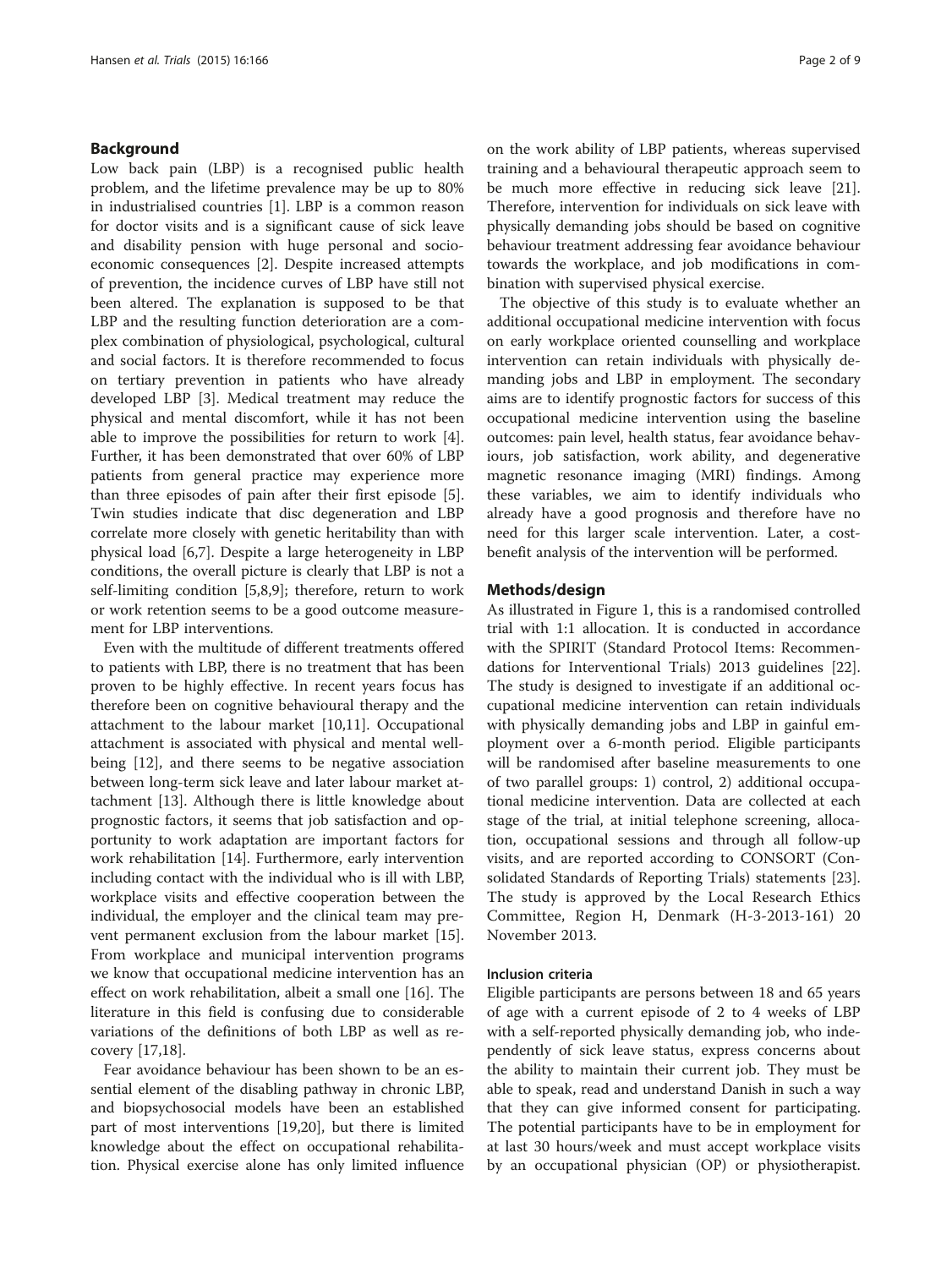<span id="page-2-0"></span>

According to Robreok et al. [\[24](#page-8-0)], physically demanding work is defined by a self-reported patient statement using a single question: Would you strongly agree, agree, disagree or strongly disagree that your work is physically demanding? Those individuals who strongly agree or agree are considered to have physically demanding work. LBP is defined as pain located in the lower back with or without radiating symptoms and must fulfil International Classification of Diseases, 10th Revision (ICD-10) back

## pain codes: DM43.1; DM47; DM48.0; DM54.3-54.9; DM 51.1; DM51.2; DM51.3; DM 51.9; DM53.8; DM53.9. [[http://apps.who.int/classifications/icd10/browse/2010/en\]](http://apps.who.int/classifications/icd10/browse/2010/en).

## Exclusion criteria

The exclusion criteria are pregnancy, severe somatic or psychiatric disease, cancer or metastatic disease, severe co-morbidity, treatment or referral to outside providers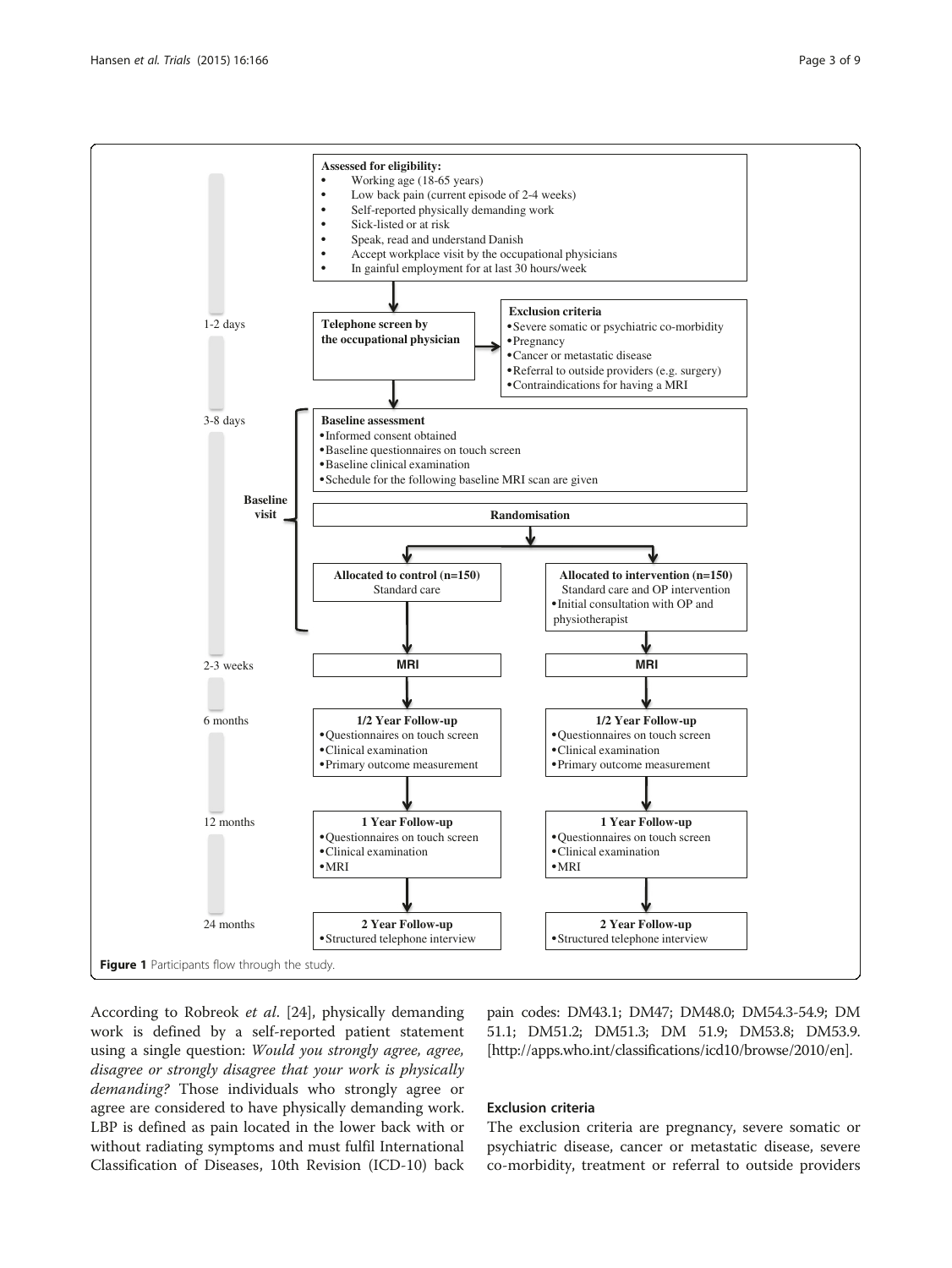(for example, surgery) or contraindications for having a conventional MRI.

## Study settings and recruitment

Participants are recruited in the capital region of Copenhagen (Denmark) and the surrounding counties (Region H) with approximately 1.7 million residents. Physicians, health providers and general practitioners (GPs) will continuously be informed of the possibilities of referral to the project. The referrer may suggest participation to any patient with a current episode of 2 to 4 weeks of LBP and self-reported physically demanding work. Potential eligible patients will be referred to the Department of Occupational and Environmental Medicine, Copenhagen University Hospital, Bispebjerg and Frederiksberg, which will contact the candidate by telephone and screen for criteria of inclusion and exclusion. If needed, recruitment via advertisement can be an option. Individuals who fulfil the inclusion criteria are forwarded written information of the study and are scheduled within one week for the baseline visit at The Parker Institute, Department of Rheumatology, Copenhagen University Hospital, Bispebjerg and Frederiksberg.

Qualified physicians from the Parker Institute, Department of Rheumatology, will conduct all baseline and follow-up health assessments. They are not allowed to treat the participants or take action in the occupational medicine intervention but will take action if the physical examination reveals conditions which need further clinical intervention. Outcomes will be recorded in dedicated databases at baseline, half-a-year (primary endpoint), and at the one-year follow-up at The Parker Institute, Department of Rheumatology. The GPs are continually informed of the allocation and occupational medicine intervention plan. In addition, imaging data and subsequent interpretation are automatically stored on dedicated imaging servers within the capital region of Denmark (Region H) for 10 years as part of normal clinical practice. The 2-year follow-up is a structured interview conducted by independent non-treating personnel from the occupational department.

#### Study timeline

The primary health provider (for example, the GP) can provide a letter of introduction, contact information and informed consent. Both the primary health provider and participants can find these documents and additional information on the trial's dedicated website [www.goback.dk](http://www.goback.dk/) (in Danish). The screening telephone interview by the occupational department's staff takes about 10 to 15 minutes, and eligible participants are mailed the baseline visit schedule and the manual Guidance for Participants in Clinical Studies.

The enrolled participants meet at The Parker Institute, Department of Rheumatology, for baseline visit within a week after the screening interview. The institute's staff reviews the informed consent document with the participant before signing. The participants complete the baseline questionnaires on a validated touch screen [[25](#page-8-0)] with information including demographic and personal data, general health information, history of work-related factors, sickness absence, LBP pain score, fear avoidance and back-specific disability. A qualified physician then performs a clinical examination and reviews relevant health-related answers, noting if further information or examinations are necessary or there is a need for further referral. The physician completes the hospital's webbased (OPUS) clinical report that includes systematic questions on key eligibility criteria, clinical findings, red flag conditions and a LBP-focussed case summary. This report is sent to the participant's GP. When questionnaires and clinical examinations have been obtained, the randomisation takes place and the group allocations are revealed to the participants. The participants in the intervention group will have their first occupational medicine intervention session the same day.

Due to logistics, the participants will be scanned at baseline as a post-allocation examination within 2 weeks. As part of the one-year follow-up all participants will be rescanned in the same setting and by the same MRI protocol. The MRI scans take place at the Department of Radiology, Frederiksberg Hospital, and a 0.25-T tilting MRI unit (G-Scanner, ESAOTE, Genova, Italy) is used. The MRI scan includes conventional sagittal T2-weighted (T2w) and T1-weighted (T1w) turbo –spin echo (TSE) sequence and an axial and coronal TSE-T2w sequence covering all lumbar spine segments. In addition, prior to the conventional scanning, all participants will be scanned in the standing weight-bearing position, including a sagittal TSE-T2w sequence and axial and coronal TSE-T2w sequences. Due to the small dimension of the scanner and risk of orthostatic syncope, it may be necessary to convert to conventional supine high-field MRI. This assisting MRI scanning is evaluated for red flag conditions and potential exclusion criteria within 2 weeks, while the scientific semiquantitative evaluation is performed in detail later. Radiologists from the Department of Radiology, Frederiksberg Hospital, will read all scans, and the physician from The Parker Institute Department of Rheumatology will inform the participants of the MRI findings by telephone or by an informative letter mailed to the patients. The final MRI report will also be sent to the participant's GP. The participants may be excluded if necessary according to the exclusion criteria after the MRI. Omission on the request of the participant of the follow-up scans will not have an effect on participation in the study.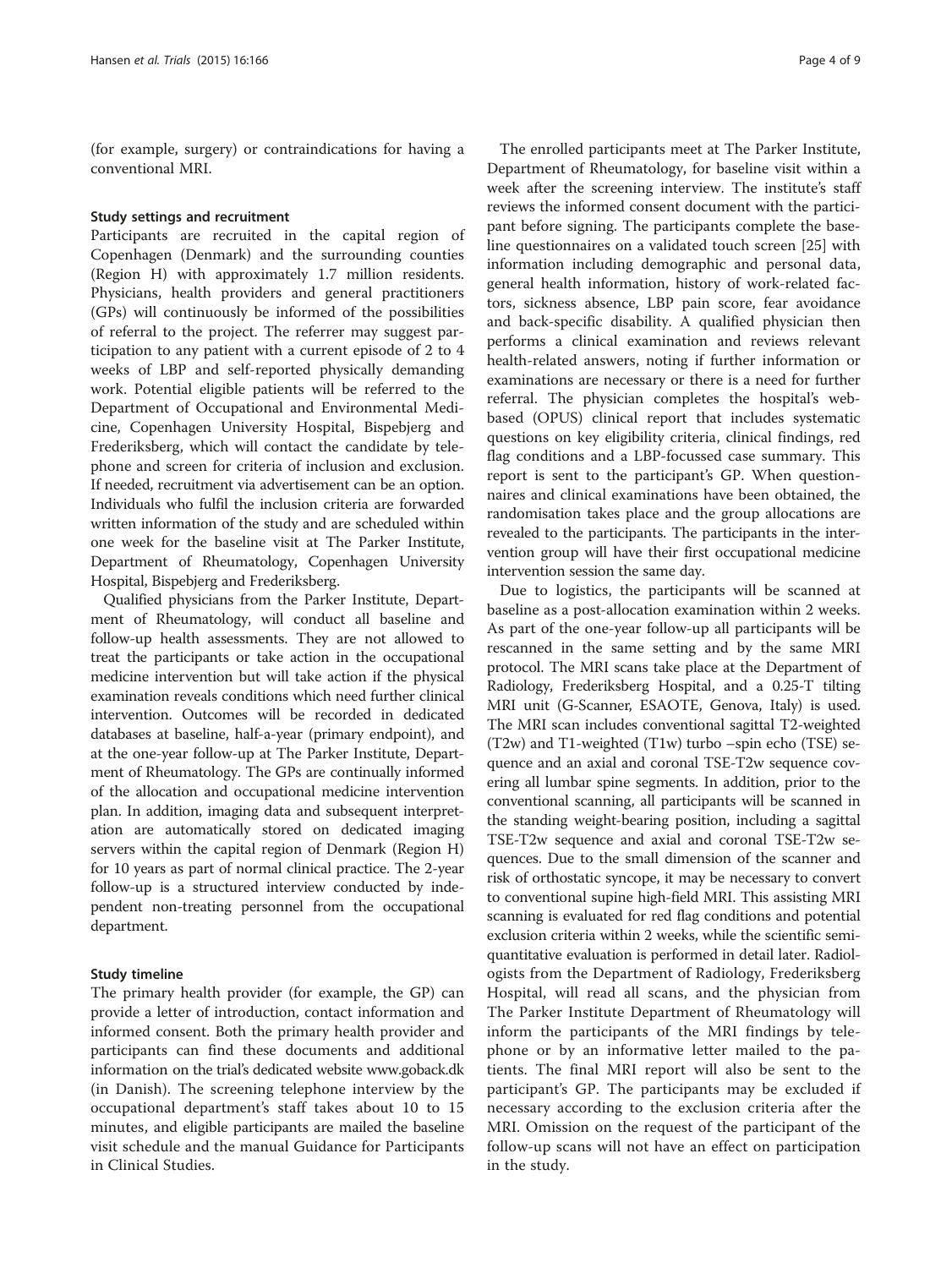## Intervention

All participants will receive conventional medical care according to the regional guidelines and best practices. This consists of a brief instruction in exercises and pharmacologic management with the use of analgesics and anti-inflammatory agents and/or contact with a physiotherapist. The study's additional occupational medicine intervention will last 3 months and include: 1) an initial consultation with the OP; 2) a workplace visit, if required; 3) a consultation with a physiotherapist; 4) a weekly telephone interview the first month and every second week the following two months with focus on adherence to the intervention plan; 5) midway interview with the OP with focus on return to/retention at work; 6) after three months a session with the OP evaluating the workplace-oriented intervention and the physical activity and concluding with further guidance. The intervention is illustrated in Figure 2.

## The initial consultation with the OP

The aim of this consultation is to establish knowledge about the participant's work situation and uncover opportunities to remove barriers for maintaining the participant in his job. A systematic interview will be performed and will comprise the following: 1) a detailed description of the participant's daily work, including work function, work tasks, general work demand, work tasks that aggravate the back pain and organisational problems. 2) If there is a potential need for support for social problems such as job insecurity, advice will be given and registered. 3) Advice to the participant regarding actual level of physical activity will be given. The consultation takes approximately one hour and will result in an agreed intervention plan.

The intervention plan can include: 1) workplace visit; 2) advice concerning possibilities for more variation during the work day; 3) temporary or permanent ergonomic changes; 4) change of work tasks and job routines; 5) need for job training; 6) transfer to other job tasks; 7) rehabilitation or additional formal education; 8) a schedule for gradual return to work; 9) advice on avoiding work loads that aggravate the low back problems. If necessary this plan will be adjusted at the following telephone interviews. A short communication form is sent to the GP to prevent conflicting advice to the participant in the return to/retain at work process and, if necessary, the social authorities and employment exchange will be contacted.

## Workplace visit

The workplace visit will be arranged in collaboration with the participant, the supervisor at the workplace and the occupational staff. Recommendations will be based on the active participation and strong commitment of both the participants and supervisor at the workplace. The aim of the workplace visit is to provide information for recommendations such as job rotations, the need for ergonomic initiatives, modifying the work, such as temporary or permanent exemption from special tasks and personal assistance. The recommendations for the job modifications and ergonomic changes are presented for the participants and the supervisor at the workplace and are reported in a structured scheme. The participant and the supervisor are responsible for implementing the plan.

## Consultation with a physiotherapist

In addition to the occupational medicine plan, three 45-minute self-administered physical activity sessions a week are planned by a physiotherapist. The goal for these physical activities is that they should be easily integrated into the participant's life style (for example, sports

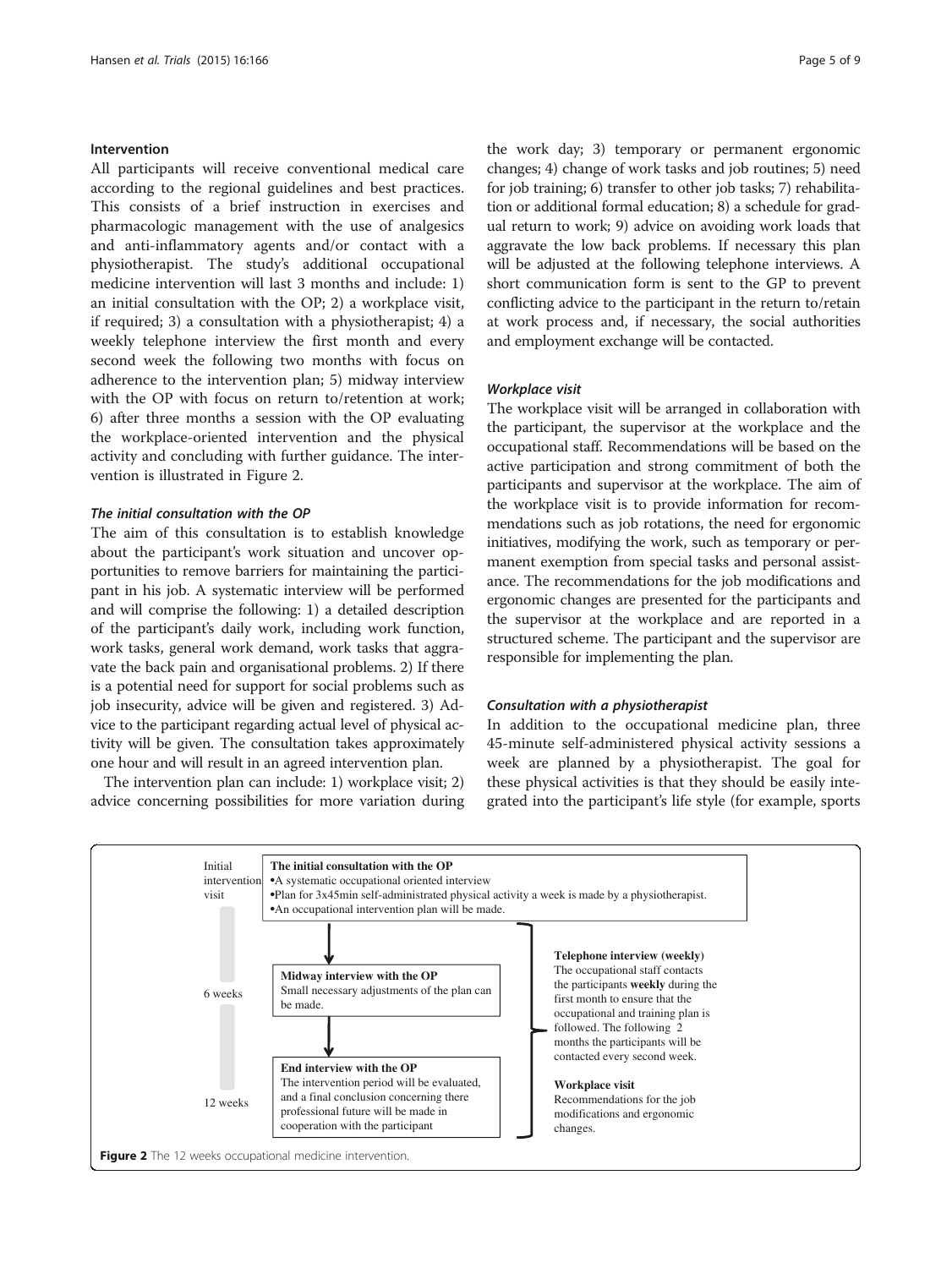activities with the kids, swimming, fast walking, running, bicycling and the like).

#### Telephone interview

The participants are contacted by the physiotherapist weekly during the first month to ensure that the occupational and training plans are followed; if necessary, adjustments of the plan will be made. For the following two months the participants are contacted every 14 days.

#### Six weeks midway interview with the occupational staff

This interview will focus on the potential of the participants to stay at work; small necessary adjustments of the plan can also be made. This interview will last about 45 minutes.

## Three months consultation with the OP

At this consultation the intervention period will be evaluated, and in cooperation with the participant a final conclusion concerning her professional future will be made. Participants who declare that they have not followed the intervention plan will be defined as nonadherent to the intervention. This consultation will last approximately one hour.

All intervention participants are encouraged to continue receiving healthcare for any non-back pain-related conditions from their usual primary care providers during the intervention.

## Primary outcome

The primary outcome of this study is retention at work after occupational medicine intervention, measured as the accumulated duration of self-assessed sick leave due to LBP over three and six months. The sick leave data is assessed weekly on a paper-based sick leave diary. The participants have to answer the following question: How many days have you been on sick leave due to LBP during the past week? For the first six months, all participants will weekly receive a text message with a reminder to answer the sick leave question in the diary. Additional participants can be contacted by telephone every second week, and the accumulated sick leave will be registered by an independent observer.

## Secondary outcomes

Secondary outcomes will focus on sick leave and different aspects associated with LBP with the potential to affect the ability to return to/stay at work. Sick leave is additionally assessed by using data from the Danish National Register on Public Transfer Payments (Danish acronym DREAM). The DREAM register includes weekby-week records of any type of public transfer payment at an individual level. Sick leave periods of less than two consecutive weeks are not recorded in the DREAM

register. Pain will be evaluated by using the 13-item painDETECT questionnaire, which includes measurements of LBP on an ordinal 11-point numerical rating scale (NRS:  $0 = no$  LBP;  $10 = worst$  LBP possible) [\[26](#page-8-0)]. The validated 24-item Roland Morris Disability Questionnaire will measure participant-rated LBP disability [[27\]](#page-8-0). The participant's work ability will be rated by three selected questions from the seven-item Work Ability Index questionnaire [\[28\]](#page-8-0) and by an occupational standard baseline questionnaire collecting information on demographics, education level, leisure-time physical activity and the psychosocial work environment. General health status is collected with the Short Form Health Survey (SF-36) to assess changes in physical functional (SF-36 physical function subscale) and mental health (SF-36 mental health subscale) [\[29](#page-8-0),[30\]](#page-8-0). The psychosocial aspect of LBP will be measured with the validated Fear Avoidance Beliefs Questionnaire, a 16-item instrument measuring back-pain fears on two subscales related to physical activity and work which are rated from 0 (completely disagree) to 6 (completely agree) [[31](#page-8-0)] [\[http://fysio.dk/fafo/Nyheder/Fear-Avoidance-Beliefs-](http://fysio.dk/fafo/Nyheder/Fear-Avoidance-Beliefs-Questionnaire)[Questionnaire](http://fysio.dk/fafo/Nyheder/Fear-Avoidance-Beliefs-Questionnaire)]. Overall satisfaction with the intervention for the participants of this group is rated at each follow-up visit on an 11-point NRS with the anchors 'not at all satisfied' to 'extremely satisfied'. The baseline MRI evaluation represents a descriptive outcome, and the lumbar degeneration is measured as a sum score of the discus at all lumbar levels [\[32,33\]](#page-8-0).

If a participant is unable to attend the half-year visit in person, the primary outcome measures and a subset of secondary outcomes can be administered via paperbased questionnaires sent to the participant's home with a stamped return envelope. All primary and secondary outcome assessments are also presented in Table [1](#page-6-0).

## Sample size

For a two-sample pooled *t*-test of a normal mean difference with a two-sided significance level of  $0.05$  ( $P <$ 0.05), assuming a common standard deviation of 17 days [[17,34\]](#page-8-0), a sample size of 127 participants per group is required to obtain a power of at least 80% to detect a mean difference of 6 days. Expecting some drop-outs during the trial period (less than 20%), it was decided for pragmatic reasons to enrol 300 participants in total (that is, 150 participants in each group). Including 300 participants in the intention-to-treat population, based on the assumptions above, corresponds to a statistical power of 86.1% to detect a mean difference of 6 days.

## Randomisation

The allocation occurs through a 1:1 ratio by a predetermined restricted randomisation scheme. The participants are stratified according to their age at enrolment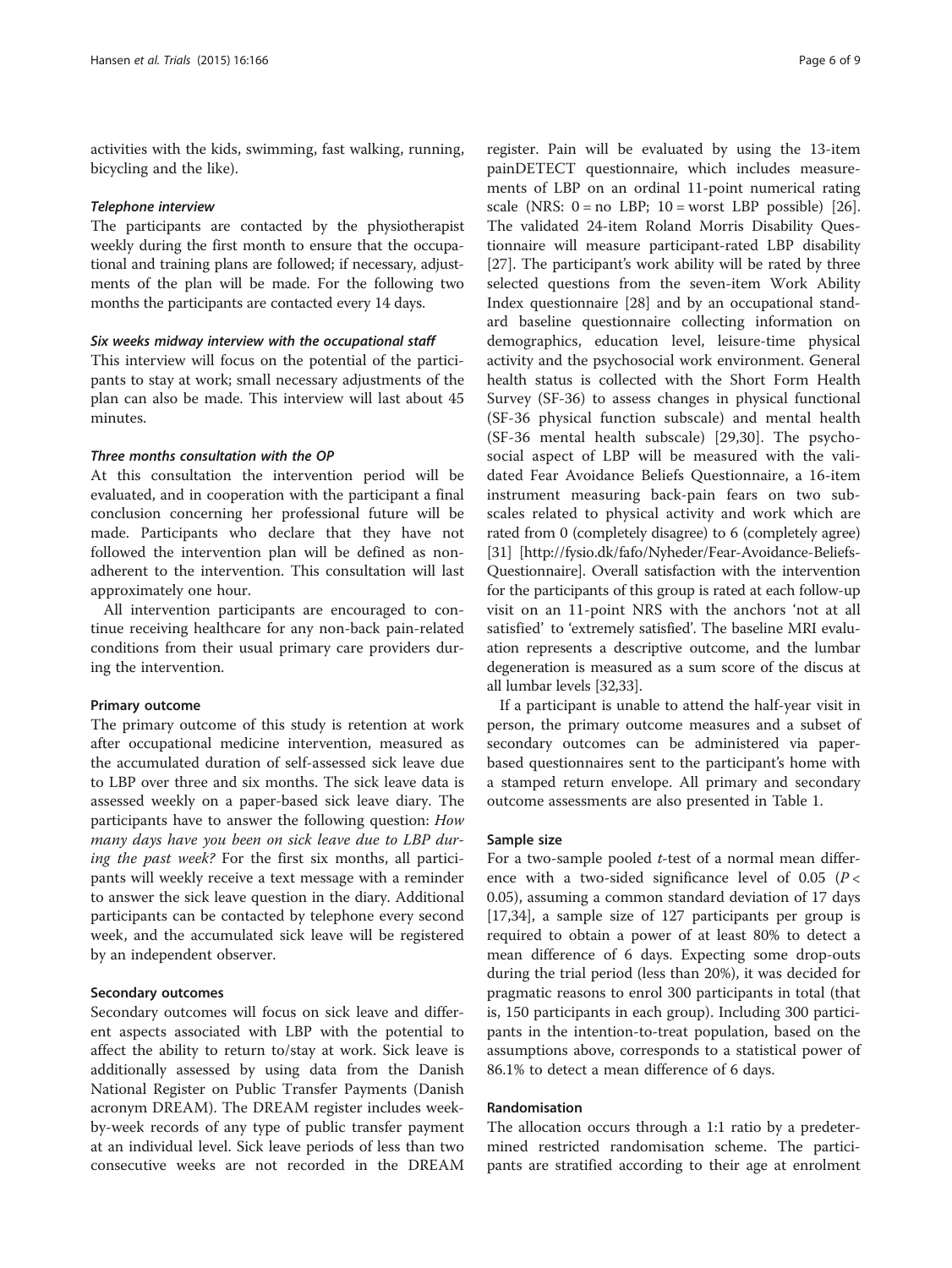#### <span id="page-6-0"></span>Table 1 Protocol schedule of forms and procedures

|                                                                              | <b>Baseline</b> | 6 months primary outcome | 1 year | 2 year |
|------------------------------------------------------------------------------|-----------------|--------------------------|--------|--------|
| The occupational medicine standard baseline questionnaires                   | Χ               |                          |        | $X^*$  |
| Job category ¶                                                               | X               | Χ                        | X      | X      |
| Physically work load in current physically demanding job, Grading (1-4) $\P$ | X               | X                        | X      | X      |
| Sick leave due to LBP the last year, days                                    | X <sup>++</sup> | X <sup>+</sup>           | X††    | X††    |
| Clinical examination                                                         | Χ               | Χ                        | X      |        |
| Pain, VAS: (0-100 mm)                                                        | X               | Χ                        | X      | X      |
| SF-36, score (0-100)                                                         | Χ               | Χ                        | X      | X      |
| Work Ability Index Questionnaire 3 items                                     | X               | Χ                        | X.     | X      |
| Fear Avoidance Beliefs, Work Subscale (0-42)                                 | X               | Χ                        | X      | Χ      |
| Fear Avoidance Beliefs, Physical Activity subscale (0-24)                    | X               | Χ                        | X      | Χ      |
| Pain categorization, PainDETECT®, score (0-38)                               | X               | Χ                        | Χ      | X      |
| Roland Morris Disability, score (0-24)                                       | X               | Χ                        | X      | Χ      |
| Magnetic resonance imaging, semi-quantitative scores                         | Χ               |                          | Χ      |        |
| Satisfaction with the intervention, NRS (1-10)                               |                 | Χ                        | Χ      | X      |

\*Selected questions. †Sick leave due to LBP measured weekly during the first six months previously specified in the 'primary outcome' section. ††Patient-reported outcome. ¶ Additional reported at the telephone interview.

 $\left($  <40 years or  $\geq$  40 years) and gender (male or female). The eligible participants are randomly assigned in permuted blocks of 4 and 6, according to computergenerated random numbers, to be enrolled in either the intervention or control group. The randomisation is administered by predetermined sequentially numbered, opaque envelopes stored in a locked cabinet in a secure location. The randomisation is administered by Good Clinical Practice (GCP)-trained personnel not involved in the outcome measurement or the intervention.

## Blinding

The physicians performing the clinical examinations of the participants as part of the assessment of this trial are not taking part in occupational medicine intervention [[23\]](#page-8-0). In addition, we will also try to make the physicians of assessment blinded for the allocation by instructing the participants not to mention their allocation in any follow-up visits. The OPs will, as coordinators of the study, not be blinded to the participant's allocation but to the participant's outcome data. The primary outcome is self-administered by a paper-based diary, and most of the secondary outcome measures are self-administered questionnaires on touch screen without involvement of the observers. In case of need of a telephone interview, this will be performed by personnel not connected to the intervention.

## Data handling

The Parker Institute's statistical unit handles all datamanagement procedures and the trial central databases (SQL Server 2008 Express; Microsoft). The user-friendly touch screen interface obtains all self-reported outcome

questionnaire measures from which all data are transferred directly to the study database [\[25](#page-8-0)]. During the intervention phase only the database manager from the statistical unit at the Department of Rheumatology has access to the database. Paper-based forms will only be used in case of server breakdown and the subsequent data entry will be performed by personnel not involved in the intervention. Research records and data collection are obtained according to the Danish Personal Data Act (DPA) guidelines and recommendations given in their study approval (DPA approval number 2014-41-2673).

The local ethical committee and an external advisory board at the Parker Institute will ensure patient safety and the highest possible data quality. According to Danish law, independent physicians from the local ethical committee and/or the National Health and Medicine Authorities can conduct monitoring visits on a regular basis.

## **Statistics**

Data analyses will be performed using the SAS System for Windows (Release 9.3, SAS Institute Inc., Cary, NC, USA). Descriptive statistics of participant baseline characteristics will be presented for both groups to assess their comparability. Continuous data will be analysed using an Analysis of Covariance (ANCOVA), with a factor for Group, using the baseline value as a covariate to reduce the random variation and increase the statistical power. Unless stated otherwise, results will be expressed as the difference between the group means with 95% confidence intervals (CIs) based on a General Linear Model (GLM) procedure. P-values will only be reported if appropriate. We will attempt to follow up all randomised participants, even if they withdraw from allocated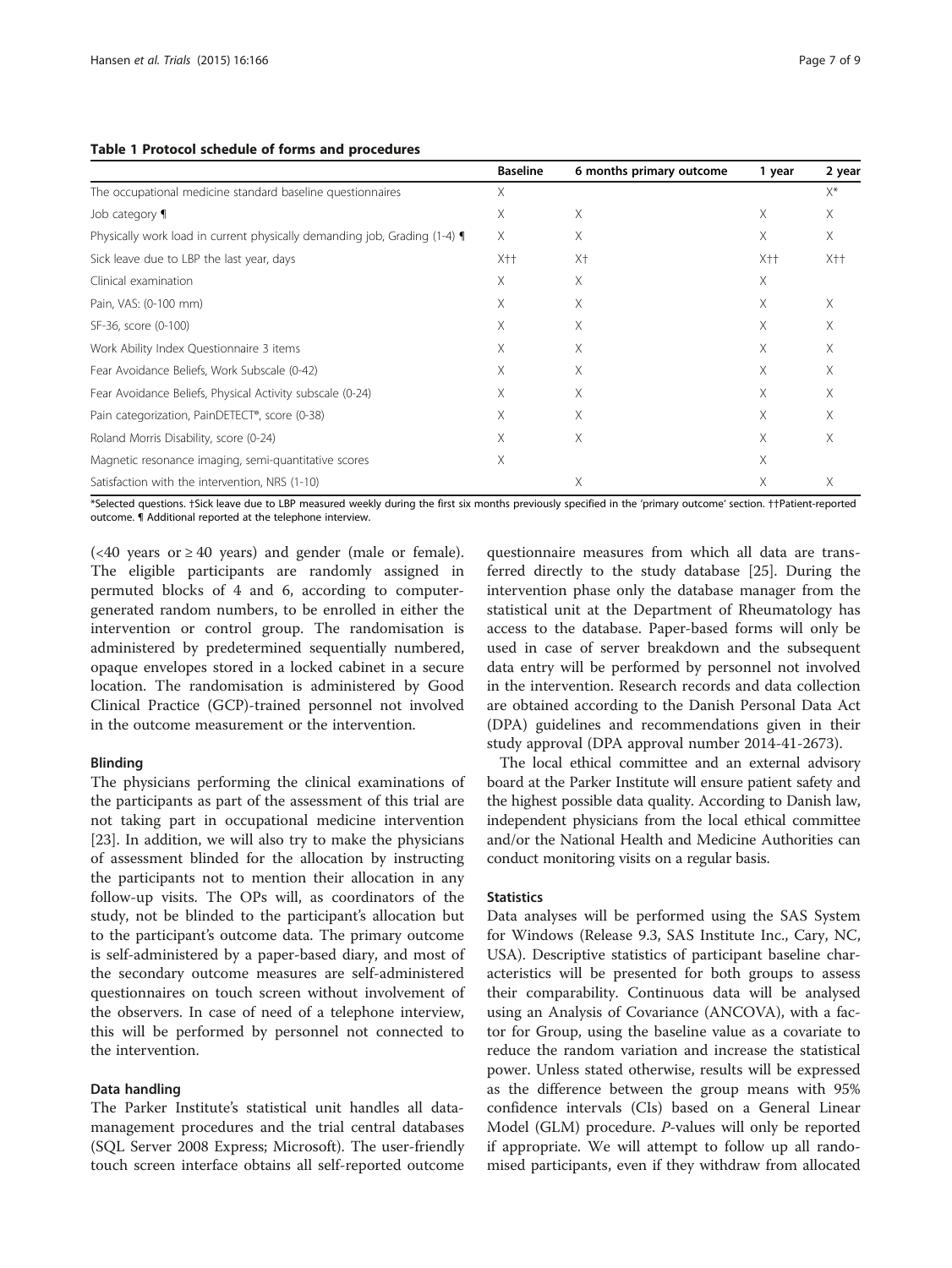treatment. The main analyses will be on sick leave after 6 months where participants will be analysed according to the allocated group. The Cox proportional hazard model will be used to analyse differences in time until return to work, including the intervention group as the only independent variable.

The cost-effectiveness analysis of our occupational medicine intervention will include predictors of return to work, based on questionnaire outcomes, the MRI evaluation and clinical examination. This study is testing an additional intervention to the treatment provided by the participants' GP; therefore, the direct intervention costs included the costs of the workplace and our occupational medicine intervention. This will be compared to the costs of production losses estimated by a price of production loss of a worker per day. Further direct nonhealth care costs will be included (such as pension expenses, loss of productivity, schooling and redeployment).

## **Ethics**

The trial will be conducted in accordance with the human rights and dignity of the participants as reflected in the Declaration of Helsinki. Individuals can only participate in the study after signing the informed consent disclosure. All participants are insured according to the national health insurance and are informed about this before enrolment. Participants receive no financial compensation for participating in this study. No published material will contain patient identifiable information.

## Anticipated risks and benefits

All participants will receive usual standard care, and no treatment will be withheld to participants in this trial. Both allocation groups receive active treatments with previously demonstrated efficacy and no known iatrogenic effects. This trial may benefit individual participants, since occupational medicine intervention is not generally available for the majority of people with LBP. Participants will receive an intensive level of monitoring so that if any participants experience deterioration of their LBP it will be identified and they will be referred to appropriate care in collaboration with their GP. To date there are no reported harms or adverse effects related to MRI if the procedure follows the international and national guidelines [[35](#page-8-0)]. The standing position G-scan may be associated with dizziness and eventually orthostatic syncope, due to the standing posture. This complication will be met by an external pneumatic compression system applied to the participant's legs which substantially reduces these events [[36](#page-8-0)]. Research clinicians, physiotherapists and other staff are instructed to report all potential adverse effects to the project coordinator (AIK or BBH).

## **Discussion**

There are many guidelines available on the management of LBP, but they provide limited guidance on the occupational aspects. This study protocol describes a randomised controlled trial designed to evaluate the effectiveness and feasibility of an occupational medicine intervention for retaining at work workers in physically demanding jobs with LBP. If the results are positive and show costeffectiveness, the project can lead to a future change in policy for individuals with LBP and physically demanding jobs with increased collaboration between workers, workplaces and health professionals.

## Trial status

Participant recruitment began March 2014 and is ongoing at the time of this manuscript's submission.

#### Abbreviations

DPA: Danish Data Protection Act; FABQ: Fear Avoidance Beliefs Questionnaire; GCP: Good Clinical Practise; GoBack trial: retention in physically demanding jobs with low back pain; GP: general practitioner (family medicine physician); ICD-10: International Classification of Diseases 10th revision; LBP: low back pain; MRI: magnetic resonance imaging; NRS: numerical rating scale; OP: occupational physician; OPUS: Danish patient record system; PACS: picture archiving and communication system; RMDQ: Roland-Morris Disability Questionnaire; SF-36: 36-item short-form health-survey questionnaire; TSE-T1: T1-weighted turbo spin echo; TSE-T2: T2 weighted turbo spin echo; VAS: visual analogue scale.

#### Competing interests

The authors declare that they have no competing interests.

#### Authors' contributions

BBH designed the clinical assessments, drafted the protocol and approvals and will be responsible for the clinical examinations. LK is the initiator of the study and designed the occupational medicine interventions. RC was responsible for the study design, databases and randomisation design. LMB designed the occupational medicine interventions and will be performing the occupational medicine interventions. EBP designed the occupational medicine interventions and will be performing the occupational medicine interventions. JFT will be responsible for the overall practical planning of the occupational intervention in collaboration with the physicians at the Department of Occupational and Environmental Medicine. MB designed the MRI protocols and will be responsible for reading the MRIs. GLF will be responsible for recruitment in collaboration with the physicians at the Department of Occupational and Environmental Medicine. HB designed the clinical assessments and will be performing the clinical examinations. AIK is the initiator of the study and is responsible for the integrity of the work as a whole, from conception and design to acquisition of data. She created the patients' homepage [www.goback.dk](http://www.goback.dk/) and designed the occupational medicine interventions. All authors contributed to editing of the final protocol for publication. All authors read and approved the final version of the manuscript.

#### Acknowledgements

This project has been funded by the Danish Work Environment Research Fund and the Oak Foundation. Frederiksberg University Hospital has accepted that this project may be conducted at their facilities. The Department of Radiology, Copenhagen University Hospital, Bispebjerg and Frederiksberg have accepted to carry out the MRI scans.

#### Author details

<sup>1</sup>Department of Rheumatology, The Parker Institute, Copenhagen University Hospital, Bispebjerg and Frederiksberg Hospital, Nordre Fasanvej 57, 2000Frederiksberg, Copenhagen, Denmark. <sup>2</sup> Department of Occupational and Environmental Medicine, Copenhagen University Hospital, Bispebjerg